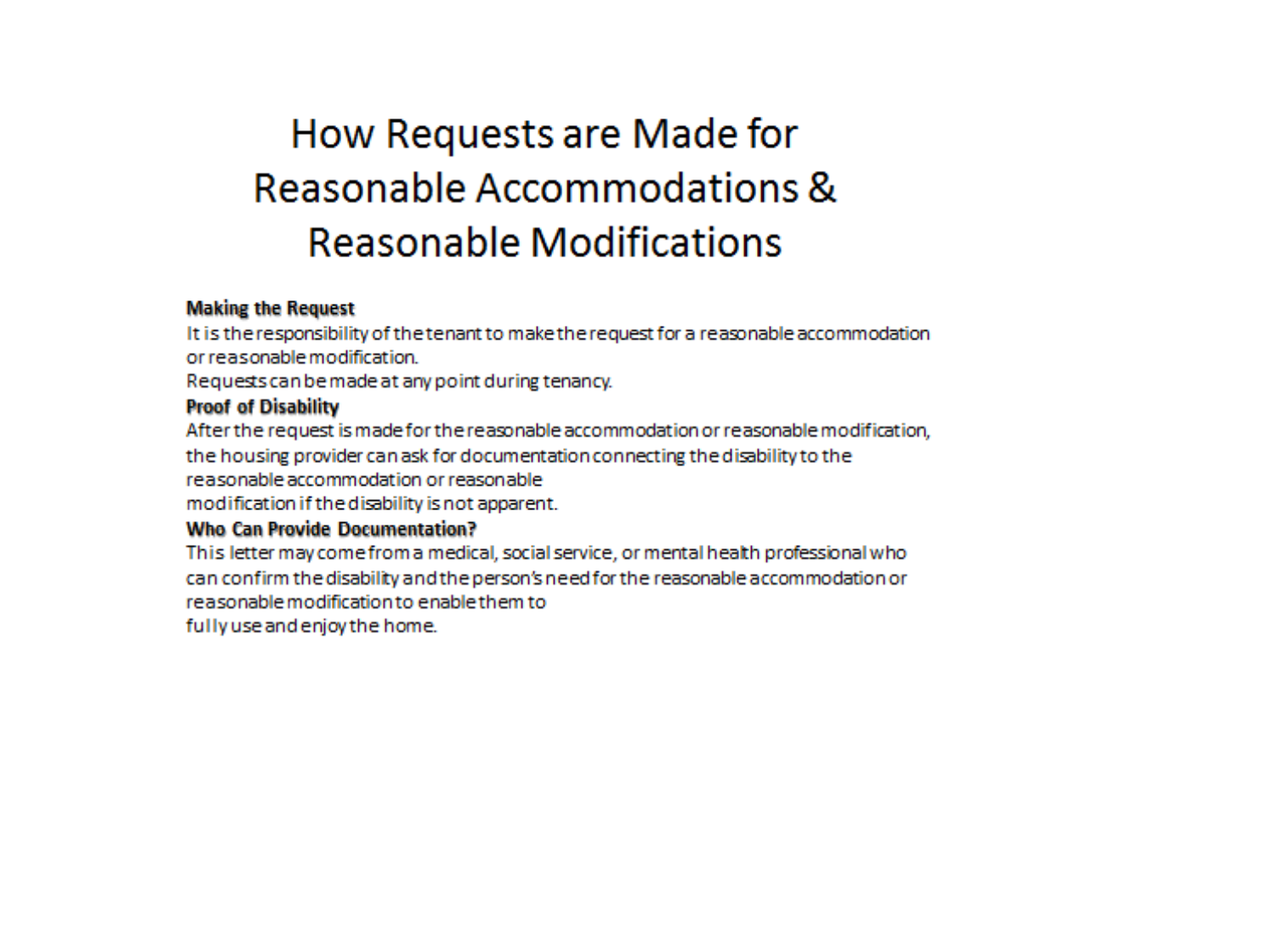## **[Reasonable Modification](https://www.youtube.com/watch?v=lmNpJXJ02qk)**

- A reasonable modification is a physical change to the interior of a tenant's own unit or to the common use areas that allows the person full enjoyment of the housing.
- The tenant is responsible for requesting the
- modification from the housing provider.
- The modification must be related to the person's disability, cannot cause an undue burden, and cannot be a fundamental alteration of the normal service provisions.
- The housing provider must grant the modification if it meets the aforementioned criteria.

# **Examples**

- Widening doorways.
- Installing grab bars.
- Lowering heights of kitchen cabinets.
- Installing a ramp.
- Installing automatic water faucet shut off.
- Installing or removing carpet
- Lowering/raising height of switches, outlets, thermostats.
- Installing lever door handles.
- Installing pictures,
- Color coded signs or pathways for people whose cognitive disabilities make written signs impossible to use.
- Installing a light-up doorbell